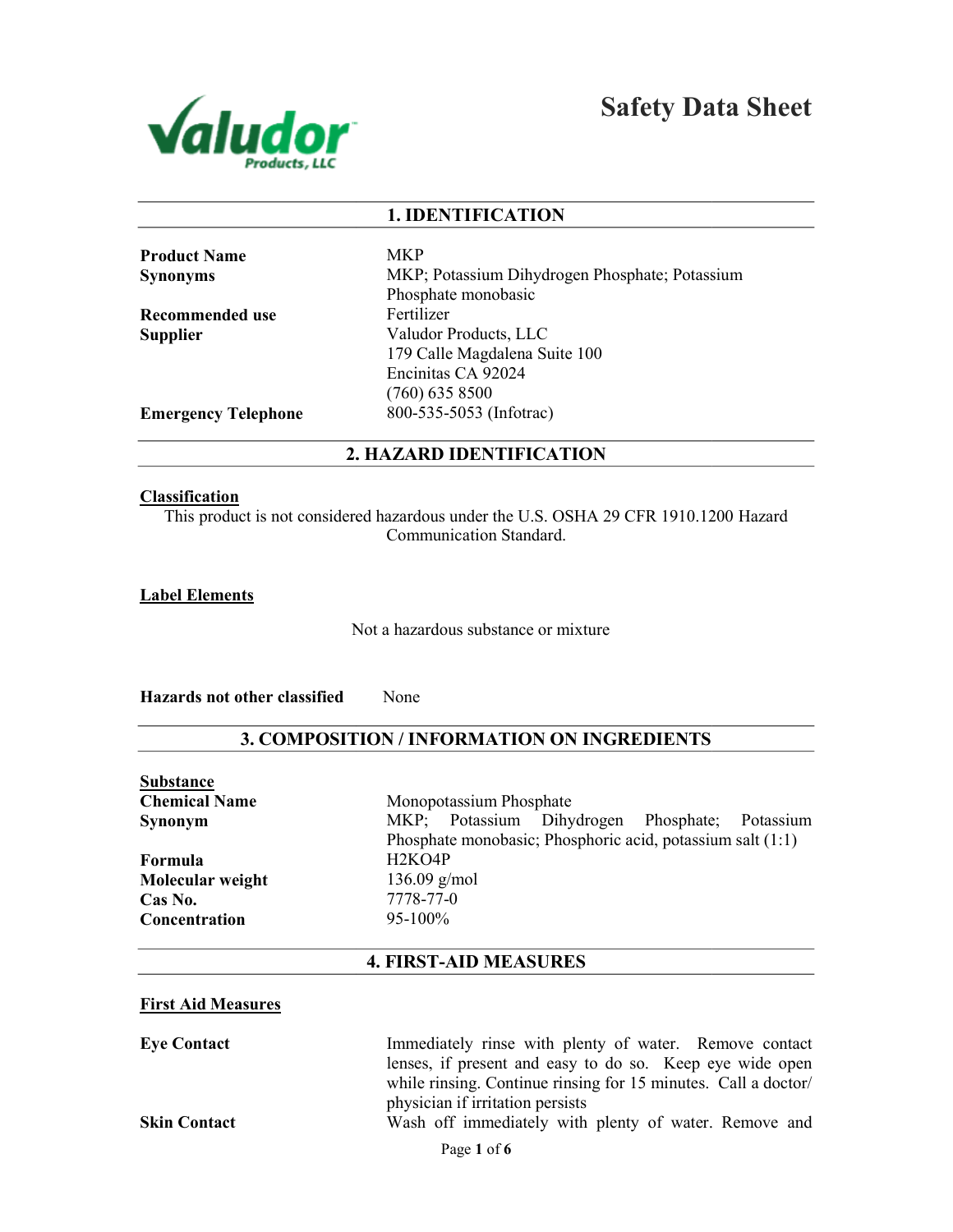wash all contaminated clothes and shoes. If skin irritation persists, call a doctor/physician Inhalation **Remove to fresh air.** If not breathing, give artificial respiration. Get medical attention. Ingestion Do not induce vomiting without medical advice. Rinse mouth with water. If conscious drink plenty of water. Never give anything by mouth to an unconscious person. If symptoms persist, call a physician

## Most important symptoms/effects, acute and delayed

Symptoms No information available

## 5. FIRE-FIGHTING MEASURES

| <b>Suitable extinguishing Media</b> | Not Combustible Use any means suitable for extinguishing |
|-------------------------------------|----------------------------------------------------------|
|                                     | surrounding fire.                                        |

## Specific Hazards Arising from the chemical

Hazardous combustion products Thermal decomposition can lead to the release of irritation or toxic gases and vapors; including and not limited to: Phosphorous Oxides Potassium Oxides

#### Protective equipment and precautions for fire-fighters

As in any fire, wear self-contained breathing apparatus pressure-demand, MSHA/NIOSH (approved or equivalent) and full protective gear.

## 6. ACCIDENTAL RELEASE MEASURES

#### Personal precautions, protective equipment, and emergency procedures

**Personal precautions** Avoid contact with eyes, skin and clothing. Avoid breathing vapors or mists. Use personal protection recommended in Section 8. Ensure adequate ventilation.

#### Methods and materials for containment and cleanup

Methods for clean-up Sweep or vacuum up and place in an appropriate closed container. Keep unauthorized personnel away. Avoid generating dust. Wash affected area. Environmental Precautions Prevent entry into waterways or sewers

## 7. HANDLING AND STORAGE

#### Precautions for safe handling

Do not breathe dust. Avoid dust formation. Avoid contact with eyes, skin and clothing. Use personal protective equipment recommended in section 8. Remove and wash contaminated clothing before reuse. Do not eat, drink or smoke when using this product.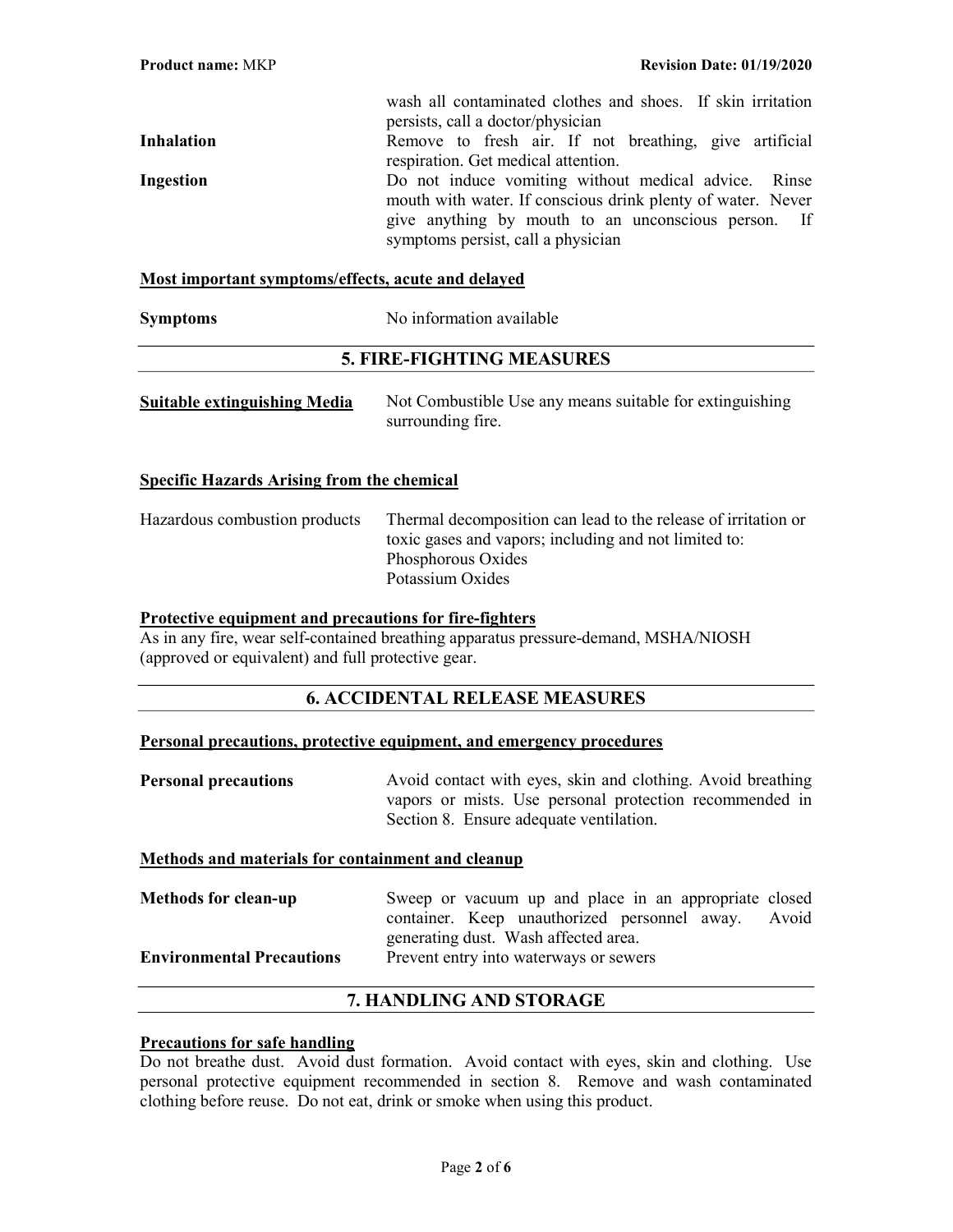# Conditions for safe storage, including any incompatibilities

Store in a cool/low-temperature, well-ventilated, dry place. Keep containers closed and labeled when not in use. This product is hygroscopic and may cake over time

# 8. EXPOSURE CONTROLS / PERSONAL PROTECTION

## Exposure Guidelines

This product does not contain any hazardous materials with occupational exposure limits established by the regional specific regulatory bodies

# Appropriate engineering controls

Ensure adequate ventilation, especially in confined areas. Consider the potential hazards of this material, applicable exposure limits, job activities and other substances in the work place when designing controls and selecting personal protective equipment.

#### Personal Protective Equipment

| <b>Eye/face protection</b>    | Safety glasses are recommended in professional settings      |
|-------------------------------|--------------------------------------------------------------|
| <b>Skin protection</b>        | Choose the appropriate protective clothing and gloves based  |
|                               | on the tasks being performed to avoid exposure to skin. Wear |
|                               | protective gloves. Wear long sleeved clothing and/or         |
|                               | protective coveralls                                         |
| <b>Respiratory protection</b> | Not required under normal circumstances. If exposure limits  |
|                               | are exceeded or if irritation or other symptoms are          |
|                               | experienced use a NIOSH/MSHA approved respirator             |
| <b>Hygiene Measures</b>       | Handle in accordance with good industrial hygiene and safety |
|                               | practices. Do not eat, drink or smoke when using this        |
|                               | product.                                                     |

| Appearance                           | White Powder                  |
|--------------------------------------|-------------------------------|
| <b>Physical state</b>                | Solid                         |
| Odor                                 | Odorless                      |
| <b>Odor threshold</b>                | No information available      |
| pН                                   | 4.5 $\omega$ 1 wt/wt%         |
| <b>Melting point</b>                 | 253 C (487.4F)                |
| <b>Boiling point / Boiling range</b> | Not applicable                |
| <b>Flash point</b>                   | Not applicable                |
| <b>Evaporation rate</b>              | Not applicable                |
| <b>Flammability</b>                  | No information available      |
| <b>Flammability or explosive</b>     |                               |
| limits                               |                               |
| <b>Upper</b>                         | No information available      |
| Lower                                | No information available      |
| Vapor pressure                       | No information available      |
| <b>Vapor density</b>                 | No information available      |
| <b>Bulk Density</b>                  | $78 \text{ lb}(s)/\text{ft}3$ |
| Solubility in water                  | 208 g/L @ 20C                 |
| <b>Partition coefficient</b>         | No information available      |
| <b>Auto-ignition temperature</b>     | No information available      |

## 9. PHYSICAL and CHEMICAL PROPERTIES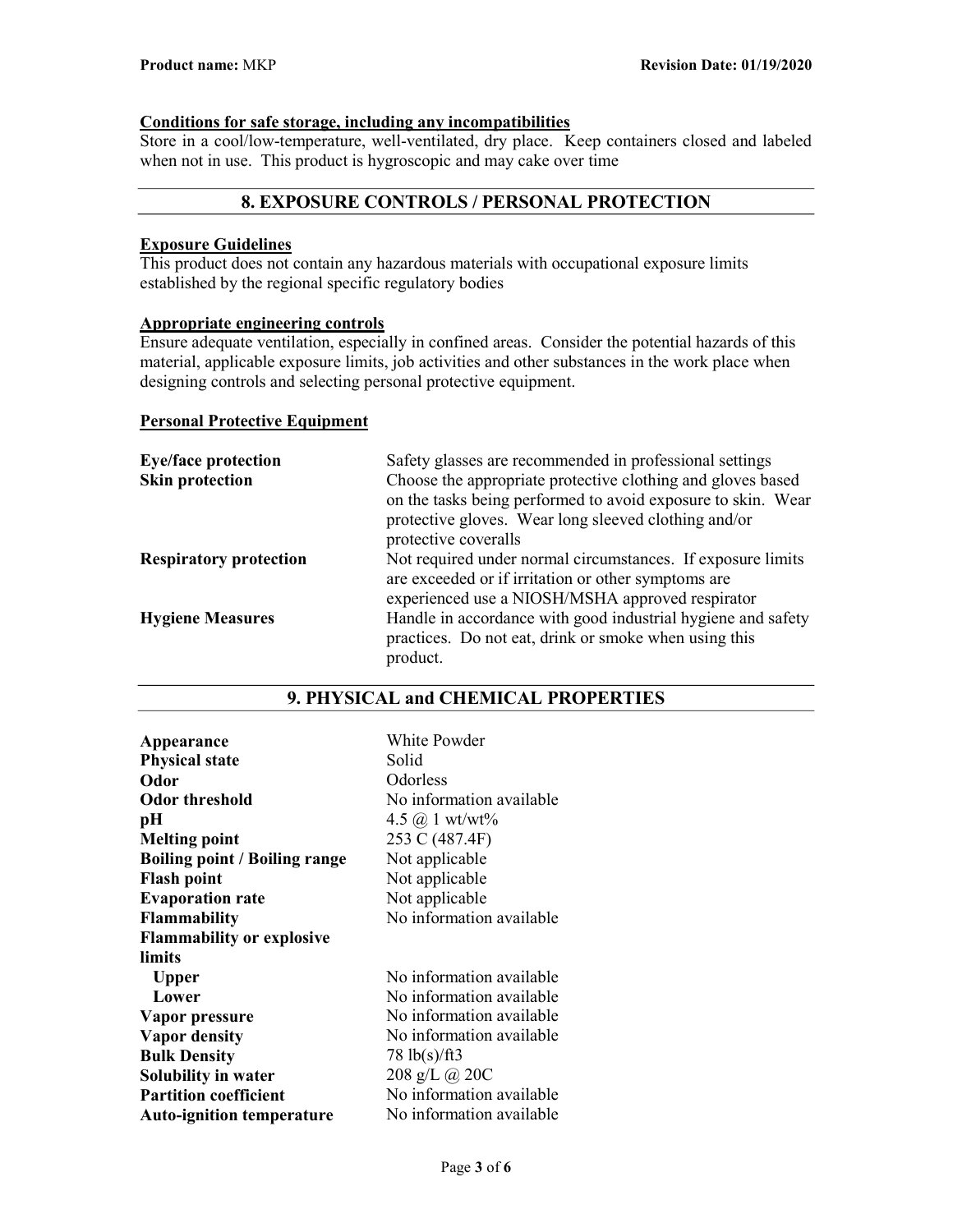| <b>Decomposition temperature</b> | No information available |
|----------------------------------|--------------------------|
| <b>Viscosity</b>                 | No information available |

## 10. STABILITY AND REACTIVITY

| Reactivity                                   | None known under normal conditions.                                             |
|----------------------------------------------|---------------------------------------------------------------------------------|
| <b>Chemical stability</b>                    | Stable under ordinary conditions of use and storage.                            |
| <b>Possibility of hazardous</b><br>reactions | None under normal processing.                                                   |
| <b>Conditions to avoid</b>                   | Avoid dust formation.                                                           |
| Incompatible materials                       | Strong oxidizing agents                                                         |
| <b>Hazardous decomposition</b><br>products   | Hazardous combustion can lead to the release of irritating<br>gases and vapors. |

# 11. TOXICOLOGICAL INFORMATION

#### Information on likely routes of exposure

| <b>Skin contact</b> | May cause skin irritation                 |
|---------------------|-------------------------------------------|
| Eye contact         | May cause eye irritation                  |
| Inhalation          | May cause irritation of respiratory tract |
| Ingestion           | May be harmful if swallowed               |

Symptoms related to the physical chemical and toxicological characteristics No information available

## Delayed and immediate effects and also chronic effects form short and long-term exposure

| <b>Skin damage/irritation</b>   | Not classified |
|---------------------------------|----------------|
| Eye damage/irritation           | Not classified |
| <b>Sensitization</b>            | Not classified |
| <b>Mutagenic effects</b>        | Not classified |
| Carcinogenicity                 | Not classified |
| <b>Reproductive toxicity</b>    | Not classified |
| $STOT$ – single exposure        | Not classified |
| <b>STOT</b> – repeated exposure | Not classified |
| <b>Aspiration hazard</b>        | Not classified |

#### **Acute Toxicity**

## Component information

| Component     | <b>Cas-No</b> | LD50 Oral       | LD50 Dermal     | LC50 Inhalation |
|---------------|---------------|-----------------|-----------------|-----------------|
| Monopotassium | 7778-77-0     | $>$ 2,000 mg/kg | $>$ 2,000 mg/kg | $> 0.83$ mg/L   |
| Phosphate     |               |                 |                 |                 |

# 12. ECOLOGICAL INFORMATION

Ecotoxicity Should not be released to environment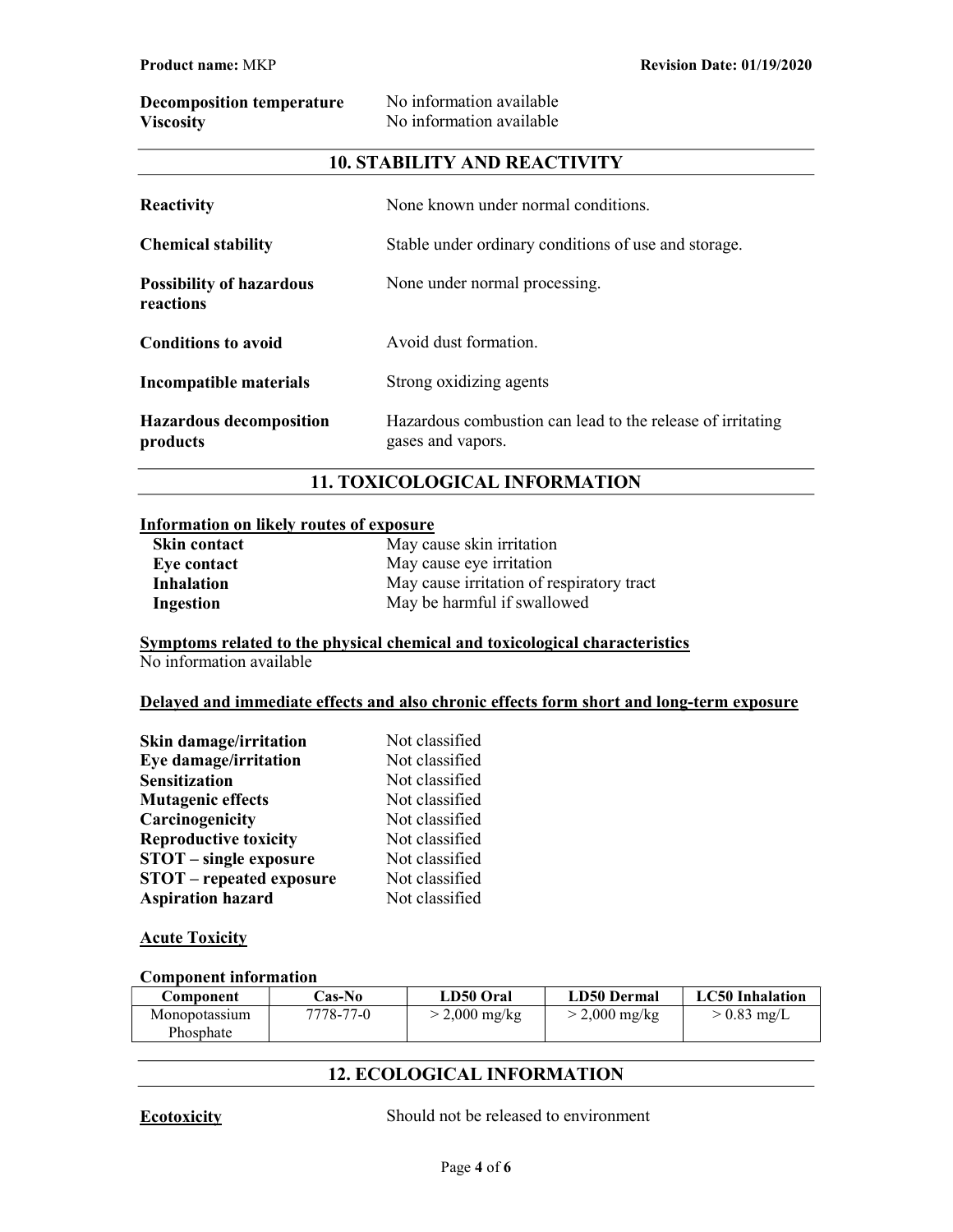| Persistence and degradability    | No information available |
|----------------------------------|--------------------------|
| <b>Bioaccumulative potential</b> | No information available |
| <b>Mobility in soil</b>          | No information available |
| Other adverse effects            | No information available |

# 13. DISPOSAL CONSIDERATIONS

Waste Disposal Methods Processing, use or contamination of this product may occur during product use. Accordingly, it is the responsibility of the user to determine the proper disposal methodologies. Consult the appropriate state, regional or local regulations to ensure complete and accurate classification. Dispose of contaminated packaging in accordance with local regulations.

## 14. TRANSPORT INFORMATION

| <b>DOT</b>  | Not regulated |
|-------------|---------------|
| <b>IATA</b> | Not regulated |
| <b>IMDG</b> | Not regulated |

# 15. REGULATORY INFORMATION

#### International Inventories

| TCA<br>״<br>1212<br>* ∾ | - .<br>∟ısted           |
|-------------------------|-------------------------|
| DCL<br><b>DOL</b>       | - .<br>1sted<br>Listeti |

#### US Federal Regulations

TSCA section 12(b) Export Notification Not regulated

#### SARA 313

Section 313 of Title III of the Superfund Amendments and Reauthorization Act of 1986 (SARA). Not applicable

## SARA 311/312 Hazard Categorization

| Acute health hazard   | Nο               |
|-----------------------|------------------|
| Chronic Health Hazard | No               |
| Fire hazard           | No               |
| Pressure              | No               |
| Reactivity            | $\rm N_{\Omega}$ |

## CERCLA/SARA 302 & 304